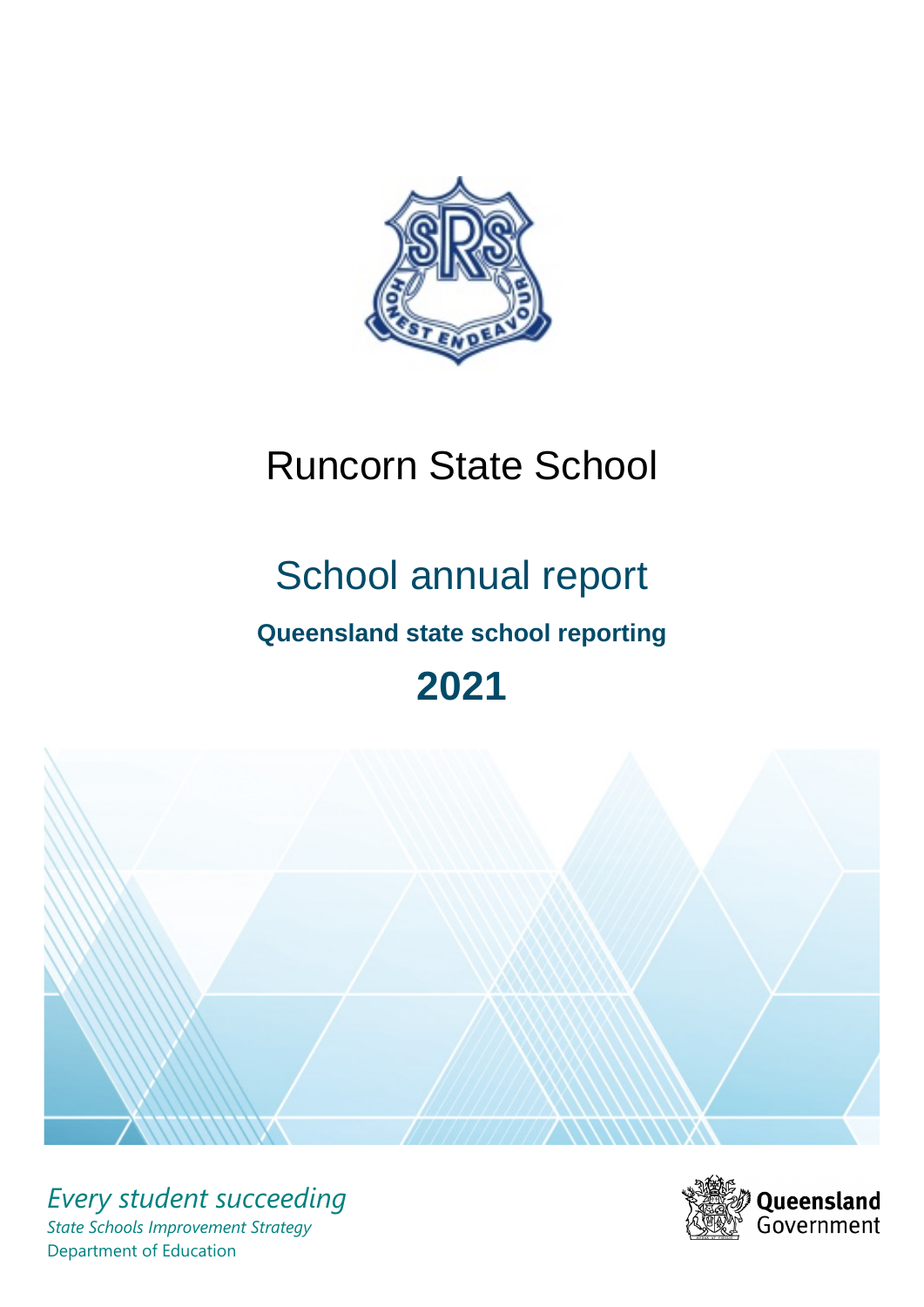**OFFICIAL – Public** Published as information source only. Public information used to create this report may not appear in this format in the public domain Please refer to disclaimer information.

#### **Contact details**

| <b>Postal Address</b> | PO Box 3185 Sunnybank South 4109 |
|-----------------------|----------------------------------|
| <b>Phone</b>          | (07) 3323 8777                   |
| Fax                   | (07) 3323 8700                   |
| Email                 | principal@runcornss.eq.edu.au    |
| Website               | https://runcornss.eq.edu.au      |

#### **Disclaimer**

The materials presented in this report are distributed by the Department of Education (the department) as an information source only.

The information and data in this report is subject to change without notice.<br>The department makes no statements, representations, or warranties about the accuracy or completeness of, and you should not rely on, any informa report.

The department disclaim all responsibility and all liability (including without limitation, liability in negligence) for all expenses, losses, damages and costs you might incur as a result of the information in this report being inaccurate or incomplete in any way, and for any reason.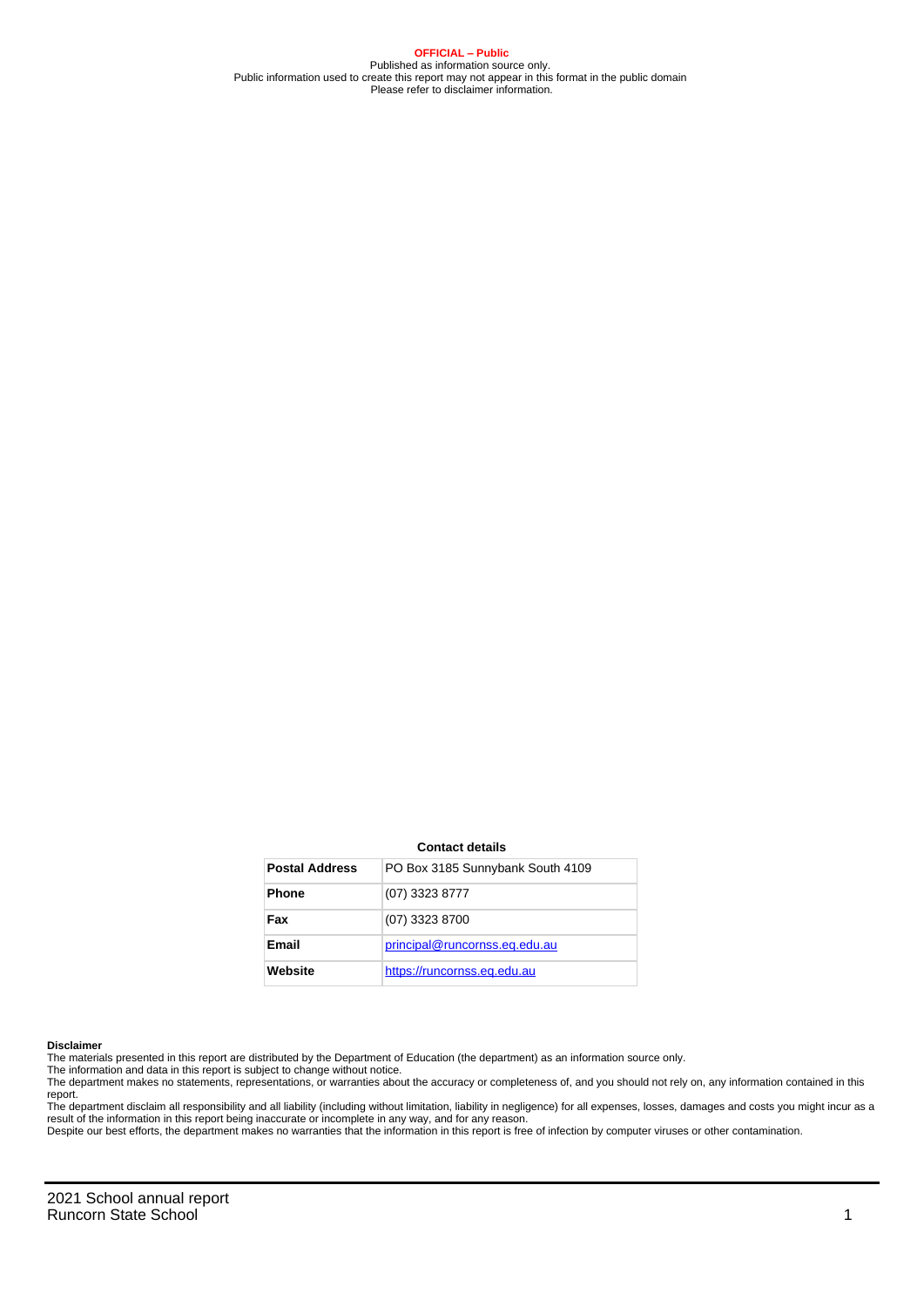| School context                   |                                                                                                                                                                                              |
|----------------------------------|----------------------------------------------------------------------------------------------------------------------------------------------------------------------------------------------|
| Coeducational or single sex      | Coeducational                                                                                                                                                                                |
| <b>Independent Public School</b> | <b>Yes</b>                                                                                                                                                                                   |
| Year levels offered in 2021      | Prep Year - Year 6                                                                                                                                                                           |
| Webpages                         | Additional information about Queensland state schools is located on the:<br>My School website<br>Queensland Government data website<br>Queensland Government schools directory website.<br>٠ |

# **Characteristics of the student body**

### **Student enrolments**

#### **Table 1: Student enrolments by year level**

|                   |      | <b>February</b> |      |      | <b>August</b> |      |
|-------------------|------|-----------------|------|------|---------------|------|
| <b>Year Level</b> | 2019 | 2020            | 2021 | 2019 | 2020          | 2021 |
| <b>Prep Year</b>  | 67   | 70              | 66   | 69   | 69            | 67   |
| Year 1            | 71   | 69              | 69   | 73   | 74            | 66   |
| Year 2            | 67   | 67              | 77   | 70   | 69            | 76   |
| Year <sub>3</sub> | 65   | 65              | 69   | 66   | 65            | 72   |
| Year 4            | 49   | 68              | 64   | 47   | 65            | 62   |
| Year <sub>5</sub> | 60   | 47              | 65   | 59   | 48            | 64   |
| Year <sub>6</sub> | 49   | 55              | 51   | 50   | 56            | 51   |
| <b>Total</b>      | 428  | 441             | 461  | 434  | 446           | 458  |

Notes

1. Student counts include headcount of all full- and part-time students at the school.

## **Average class sizes**

#### **Table 2: Average class size information for each phase of schooling**

| <b>Year Levels</b> | 2019 | 2020 | 2021 |
|--------------------|------|------|------|
| Prep – Year 3      | 23   | 24   | 22   |
| Year 4 – Year 6    | つつ   | 27   | 25   |

Notes

1. Classes are measured against the target of 25 students per teacher in Prep to Year 3 and Years 11 to 12, and target of 28 students per teacher in Years 4 to 10. Where composite classes exist across cohorts (e.g. Year 3/4) the class size targets would be the lower cohort target.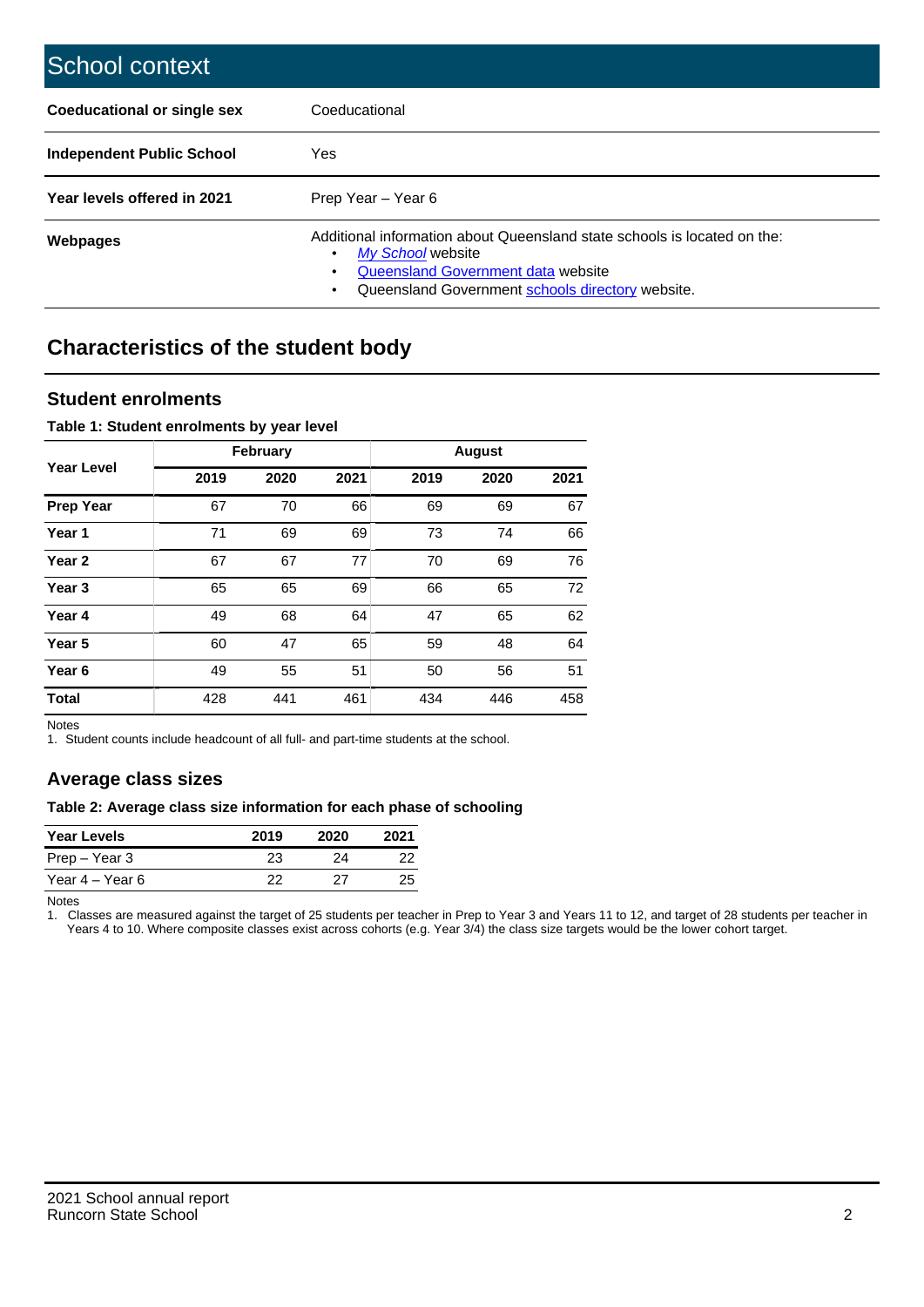## **Respectful relationships education**

To support students' learning, health and wellbeing all state schools are required to implement respectful relationships education through the Prep to Year 10 Australian Curriculum: Health and Physical Education and/or through school pastoral care programs across Prep to Year 12.

### **Parent, student and staff satisfaction**

Tables 3–5 show selected items from the Parent/Caregiver, Student and Staff School Opinion Surveys. In response to the COVID-19 health emergency, the annual school opinion surveys of students, teachers and staff were not administered in 2020. A new time series started in 2021 and data from this collection is not considered directly comparable with earlier collections due to significant methodology changes.

For state level information go to the **[School Opinion Survey](https://qed.qld.gov.au/publications/reports/statistics/schooling/schools/schoolopinionsurvey) webpage**.

#### **Table 3: Parent/Caregiver Survey**

| Percentage of parents/caregivers who agree <sup>1</sup> that:                                               | 2019   | 2020 | 2021  |
|-------------------------------------------------------------------------------------------------------------|--------|------|-------|
| This is a good school.                                                                                      | 98.1%  |      | 94.9% |
| My child likes being at this school. <sup>2</sup>                                                           | 98.1%  |      | 92.4% |
| My child feels safe at this school. <sup>2</sup>                                                            | 100.0% |      | 97.5% |
| My child's learning needs are being met at this school. <sup>2</sup>                                        | 98.1%  |      | 85.7% |
| My child is making good progress at this school. <sup>2</sup>                                               | 98.1%  |      | 92.1% |
| Teachers at this school expect my child to do his or her best. <sup>2</sup>                                 | 98.1%  |      | 97.4% |
| Teachers at this school provide my child with useful feedback about his or her school<br>work. <sup>2</sup> | 96.0%  |      | 93.3% |
| Teachers at this school motivate my child to learn. <sup>2</sup>                                            | 98.1%  |      | 89.7% |
| Teachers at this school treat students fairly. <sup>2</sup>                                                 | 92.2%  |      | 93.6% |
| I can talk to my child's teachers about my concerns. <sup>2</sup>                                           | 96.3%  |      | 93.7% |
| This school works with me to support my child's learning. <sup>2</sup>                                      | 96.2%  |      | 91.1% |
| This school takes parents' opinions seriously. <sup>2</sup>                                                 | 94.0%  |      | 84.5% |
| Student behaviour is well managed at this school. <sup>2</sup>                                              | 92.2%  |      | 93.7% |
| This school looks for ways to improve. <sup>2</sup>                                                         | 98.1%  |      | 90.5% |
| This school is well maintained. <sup>2</sup>                                                                | 96.3%  |      | 93.5% |

Notes

1. Agree represents the percentage of respondents who Somewhat Agree, Agree or Strongly Agree with the statement.

2. Nationally agreed parents/caregiver items.

3. DW = Data withheld to ensure confidentiality.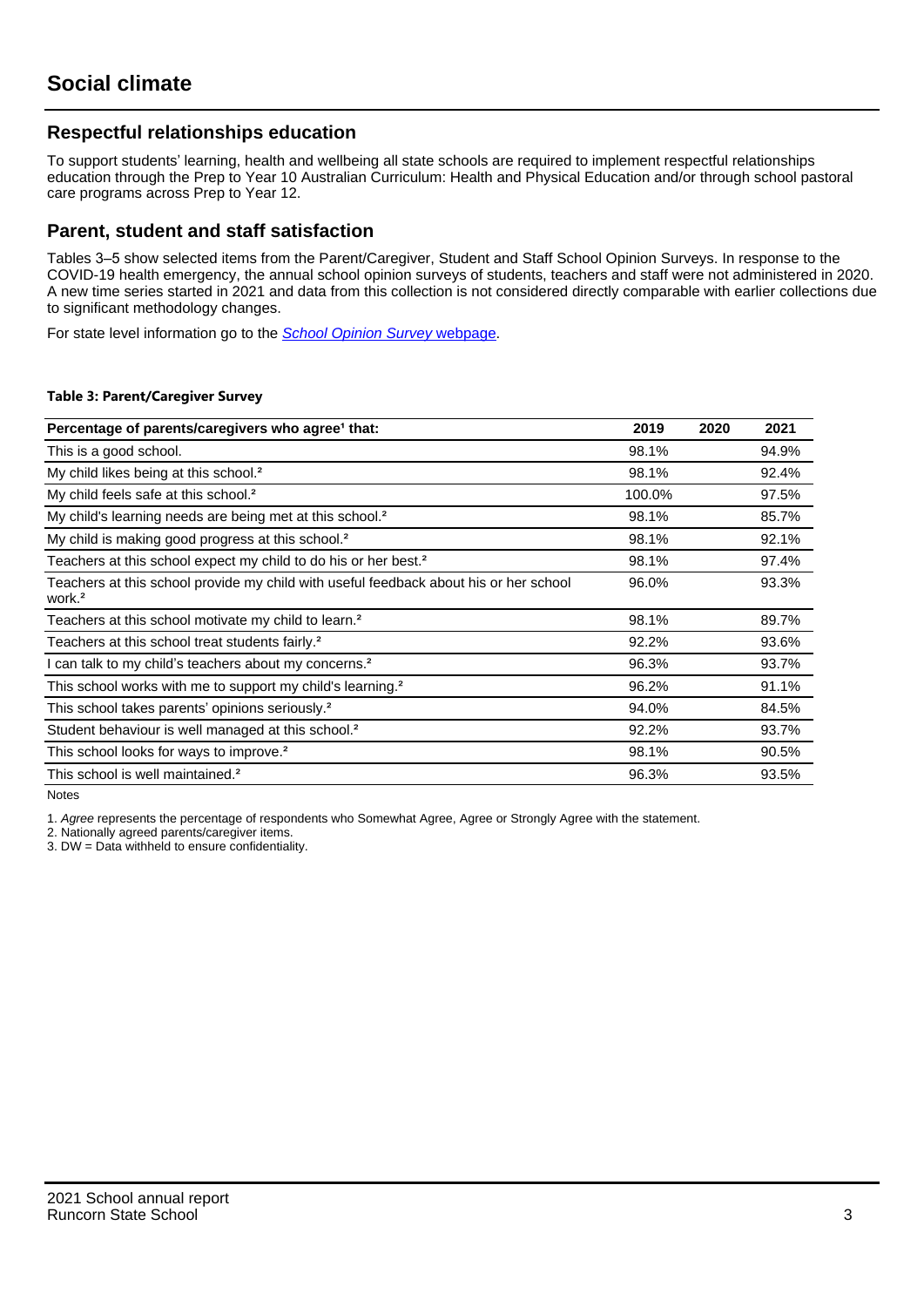#### **Table 4: Student Survey**

| Percentage of students who agree <sup>1</sup> that:                            | 2019  | 2020 | 2021  |
|--------------------------------------------------------------------------------|-------|------|-------|
| I like being at my school. <sup>2</sup>                                        | 97.5% |      | 88.6% |
| I feel safe at my school. <sup>2</sup>                                         | 97.5% |      | 91.0% |
| My teachers motivate me to learn. <sup>2</sup>                                 | 98.3% |      | 95.7% |
| My teachers expect me to do my best. <sup>2</sup>                              | 98.3% |      | 95.7% |
| My teachers provide me with useful feedback about my school work. <sup>2</sup> | 96.6% |      | 91.3% |
| Teachers at my school treat students fairly. <sup>2</sup>                      | 94.1% |      | 88.0% |
| can talk to my teachers about my concerns. <sup>2</sup>                        | 94.1% |      | 82.2% |
| My school takes students' opinions seriously. <sup>2</sup>                     | 92.4% |      | 84.1% |
| Student behaviour is well managed at my school. <sup>2</sup>                   | 90.8% |      | 84.8% |
| My school looks for ways to improve. <sup>2</sup>                              | 99.2% |      | 93.5% |
| My school is well maintained. <sup>2</sup>                                     | 98.3% |      | 93.4% |
| My school gives me opportunities to do interesting things. <sup>2</sup>        | 97.5% |      | 92.3% |

Notes

1. Agree represents the percentage of respondents who Somewhat Agree, Agree or Strongly Agree with the statement.

2. Nationally agreed student items.

3. DW = Data withheld to ensure confidentiality.

#### **Table 5: Staff Survey**

| Percentage of staff who agree <sup>1</sup> that:                                                            | 2019   | 2020 | 2021   |
|-------------------------------------------------------------------------------------------------------------|--------|------|--------|
| I feel confident embedding Aboriginal and Torres Strait Islander perspectives across the<br>learning areas. | 88.2%  |      | 88.9%  |
| I enjoy working at this school. <sup>2</sup>                                                                | 100.0% |      | 92.1%  |
| I feel this school is a safe place in which to work. <sup>2</sup>                                           | 100.0% |      | 100.0% |
| I receive useful feedback about my work at this school. <sup>2</sup>                                        | 100.0% |      | 86.8%  |
| Students are encouraged to do their best at this school. <sup>2</sup>                                       | 100.0% |      | 100.0% |
| Students are treated fairly at this school. <sup>2</sup>                                                    | 100.0% |      | 100.0% |
| Student behaviour is well managed at this school. <sup>2</sup>                                              | 100.0% |      | 97.3%  |
| Staff are well supported at this school. <sup>2</sup>                                                       | 100.0% |      | 81.6%  |
| This school takes staff opinions seriously. <sup>2</sup>                                                    | 96.4%  |      | 83.8%  |
| This school looks for ways to improve. <sup>2</sup>                                                         | 100.0% |      | 94.6%  |
| This school is well maintained. <sup>2</sup>                                                                | 92.9%  |      | 89.2%  |
| This school gives me opportunities to do interesting things. <sup>2</sup>                                   | 92.9%  |      | 89.5%  |

Notes

1. Agree represents the percentage of respondents who Somewhat Agree, Agree or Strongly Agree with the statement.

2. Nationally agreed staff items.

3. DW = Data withheld to ensure confidentiality.

## **Description of how this school manages non-attendance**

Queensland state schools manage non-attendance in line with the Queensland Department of Education procedures: [Managing Student Absences and Enforcing Enrolment and Attendance at State Schools](https://ppr.qed.qld.gov.au/pp/managing-student-absences-and-enforcing-enrolment-and-attendance-at-state-schools-procedure); and [Roll Marking in State Schools,](https://ppr.qed.qld.gov.au/pp/roll-marking-in-state-schools-procedure) which outline processes for managing and recording student attendance and absenteeism.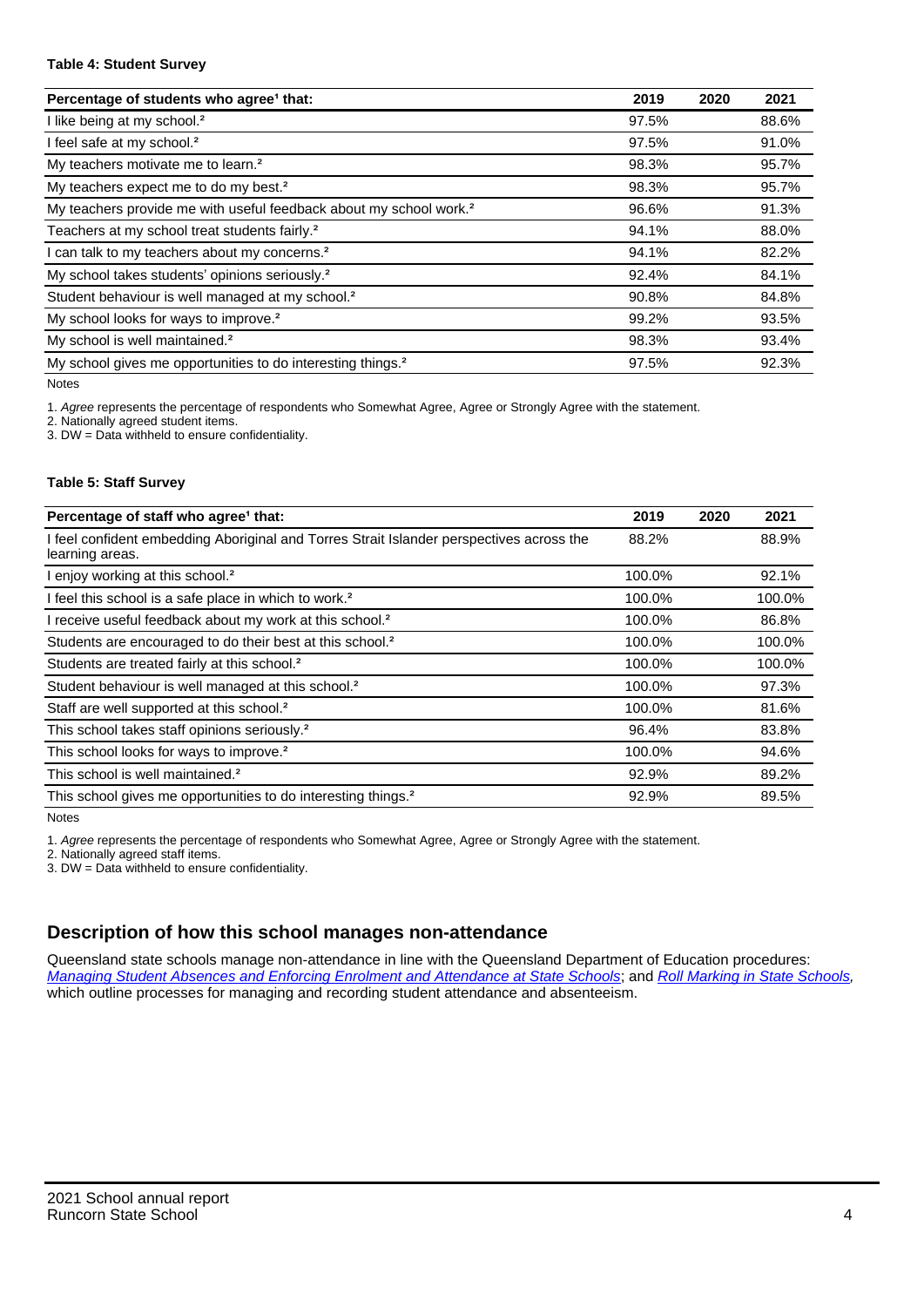## **School disciplinary absences**

#### **Table 6: Count of school disciplinary absences at this school**

| Type of school disciplinary absence | 2019 | 2020 | 2021 |
|-------------------------------------|------|------|------|
| Short suspension                    |      |      | 20   |
| Long suspension                     | U    |      |      |
| Exclusion                           |      |      |      |
| Total                               |      |      | 20   |

Notes

1. School disciplinary absence (SDA) data is a total of short suspensions (1–10 days), long suspensions (11–20 days), exclusions and cancellations. 2. The number of SDAs is not the number of students who received an SDA as one student may be suspended several times in a school year. Each time a student is suspended it is recorded as an additional SDA. The data does not reflect the outcomes of appeal decisions.

3. 2020 data was impacted by the COVID-19 health emergency. There were significantly fewer SDAs during the home-based learning period (the first five weeks of Term 2) compared to other years.

# **School funding**

## **School income broken down by funding source**

School income, reported by financial year accounting cycle using standardised national methodologies and broken down by funding source is available via the  $My$  School website.

#### **How to access our income details**

- 1. Click on the My School link <http://www.myschool.edu.au/>.
- 2. Enter the school name or suburb of the school you wish to search.

|  | Search by school name or suburb |  | <b>School sector</b> |  | $\sim$ and $\sim$ represents the set of $\sim$ | <b>State</b> |  |  |  |
|--|---------------------------------|--|----------------------|--|------------------------------------------------|--------------|--|--|--|
|--|---------------------------------|--|----------------------|--|------------------------------------------------|--------------|--|--|--|

3. Click on View School Profile to access the school's profile.



4. Click on Finances and select the appropriate year to view school financial information.

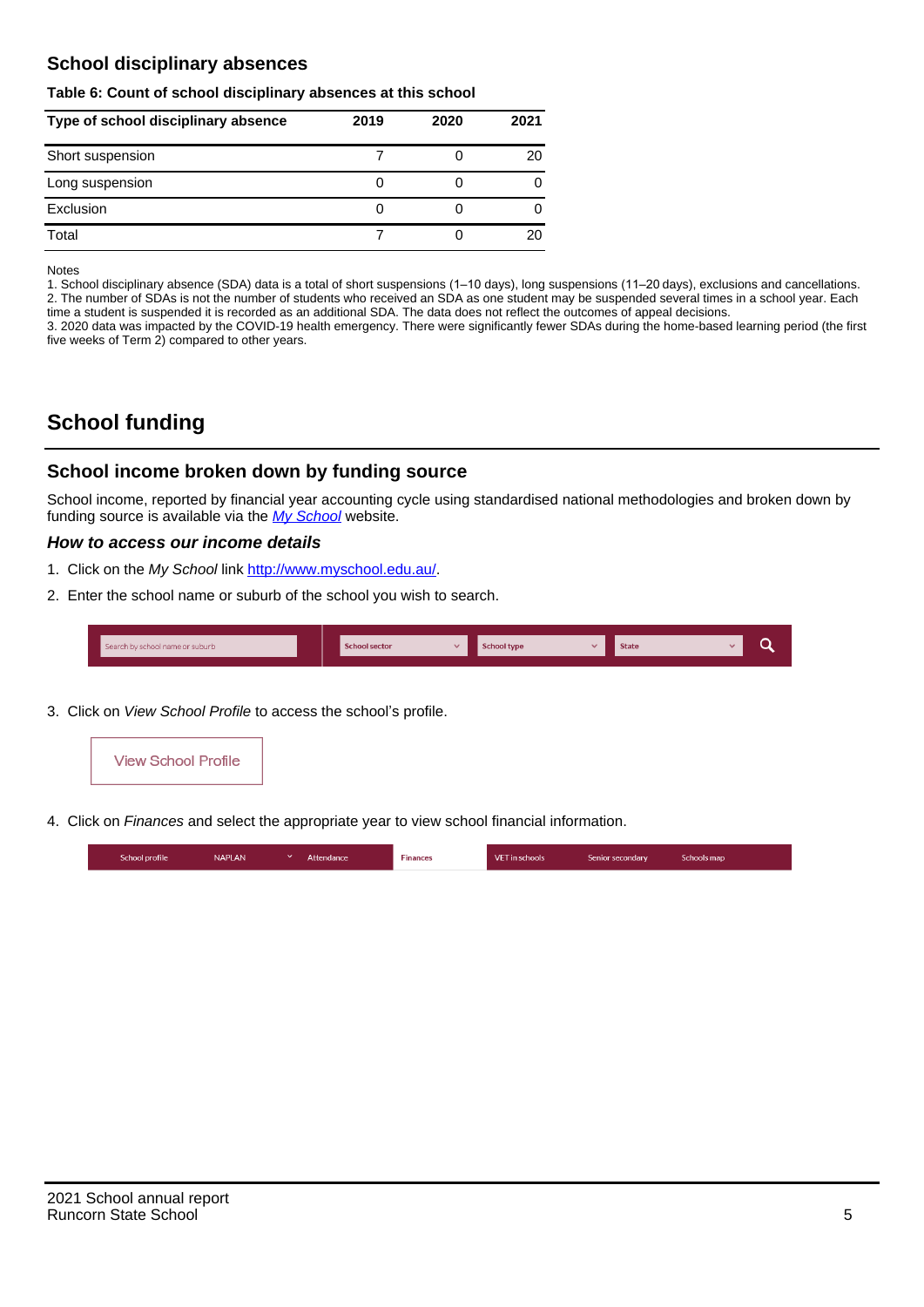# **Teacher standards and qualifications**

The Teacher registration eligibility requirements: Policy (p.1) states:

To be eligible for registration, a person must satisfy the Queensland College of Teachers (QCT) that they meet requirements regarding qualification and experience, or have otherwise met the requirements of the Australian Professional Standards for Teachers (APST). A person must also satisfy the QCT that they are suitable to teach and meet English language proficiency requirements. All these requirements are specified in the Act and the Education (Queensland College of Teachers) Regulation 2005 (the Regulation).

The qualifications required for teacher registration are successful completion of either -

- (a) a four-year initial teacher education program including teacher education studies of at least one year (e.g. a Bachelor of Education, or a double Bachelor degree in Science and Teaching) or
- (b) a one-year graduate initial teacher education program following a degree (e.g. a one-year Graduate Diploma of Education (Secondary) after a three-year Bachelor degree) or
- (c) another course of teacher education that the QCT is reasonably satisfied is the equivalent of (a) or (b). These are considered on a case-by-case basis.

For more information, please refer to the following link:

• <https://www.qct.edu.au/registration/qualifications>

# **Workforce composition**

## **Staff composition, including Indigenous staff**

#### **Table 7: Workforce composition for this school**

|                    |      | <b>Teaching staff</b> |      |      | Non-teaching staff |      |      | Indigenous staff |      |
|--------------------|------|-----------------------|------|------|--------------------|------|------|------------------|------|
| <b>Description</b> | 2019 | 2020                  | 2021 | 2019 | 2020               | 2021 | 2019 | 2020             | 2021 |
| Headcount          | 34   | 32                    | 32   |      | 23                 | 19   | <5   | <5               |      |
| <b>FTF</b>         | 29   | 26                    | 27   | 12   | 14                 | 13   | <5   | ה>               |      |

Notes

1. Teaching staff includes school leaders.

2. Indigenous refers to Aboriginal and Torres Strait Islander people of Australia.

3. FTE = full-time equivalent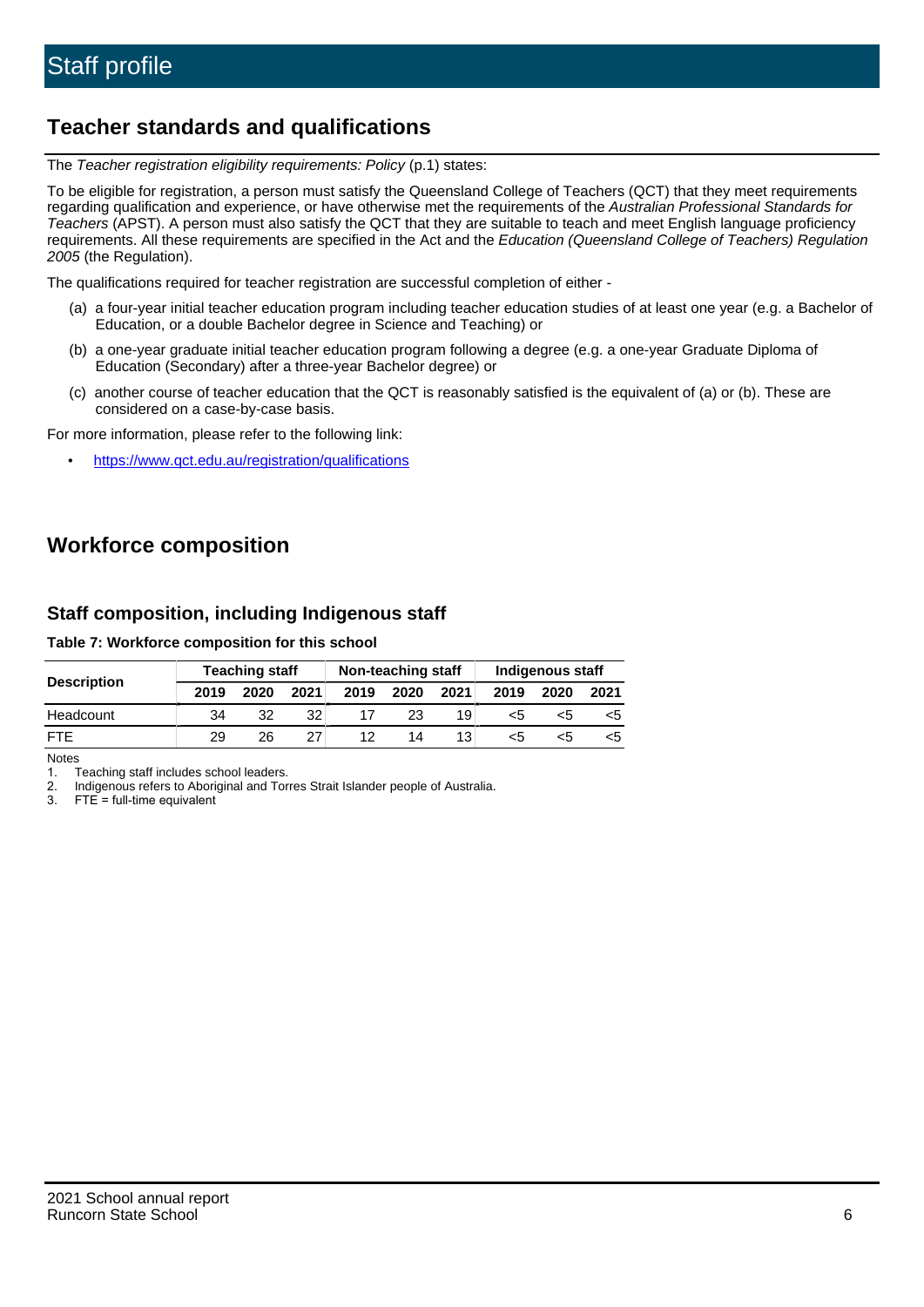# **Key student outcomes**

## **Student attendance**

Tables 8–9 show attendance rates at this school as percentages. In 2020, the COVID-19 health emergency affected student attendance in Queensland Government schools. Comparisons between 2020 and other years' attendance data should not be made.

#### **Table 8: Overall student attendance at this school**

| <b>Description</b>                                  | 2019 | 2020 | 2021 |
|-----------------------------------------------------|------|------|------|
| Overall attendance rate for students at this school | 95%  | 91%  | 94%  |

Notes

1. The attendance rate is the full- and part-time days attended as a percentage of enrolled school days.

2. Full-time students only.

#### **Table 9: Student attendance rates for each year level at this school**

| <b>Year Level</b> | 2019 | 2020 | 2021 |
|-------------------|------|------|------|
| Prep Year         | 95%  | 90%  | 93%  |
| Year <sub>1</sub> | 94%  | 91%  | 92%  |
| Year 2            | 95%  | 90%  | 95%  |
| Year 3            | 95%  | 92%  | 93%  |
| Year 4            | 93%  | 92%  | 95%  |
| Year 5            | 95%  | 89%  | 93%  |
| Year <sub>6</sub> | 94%  | 93%  | 91%  |

Notes

1. The attendance rate is the full- and part-time days attended as a percentage of enrolled school days.

2. Full-time students only.

3. DW = Data withheld to ensure confidentiality